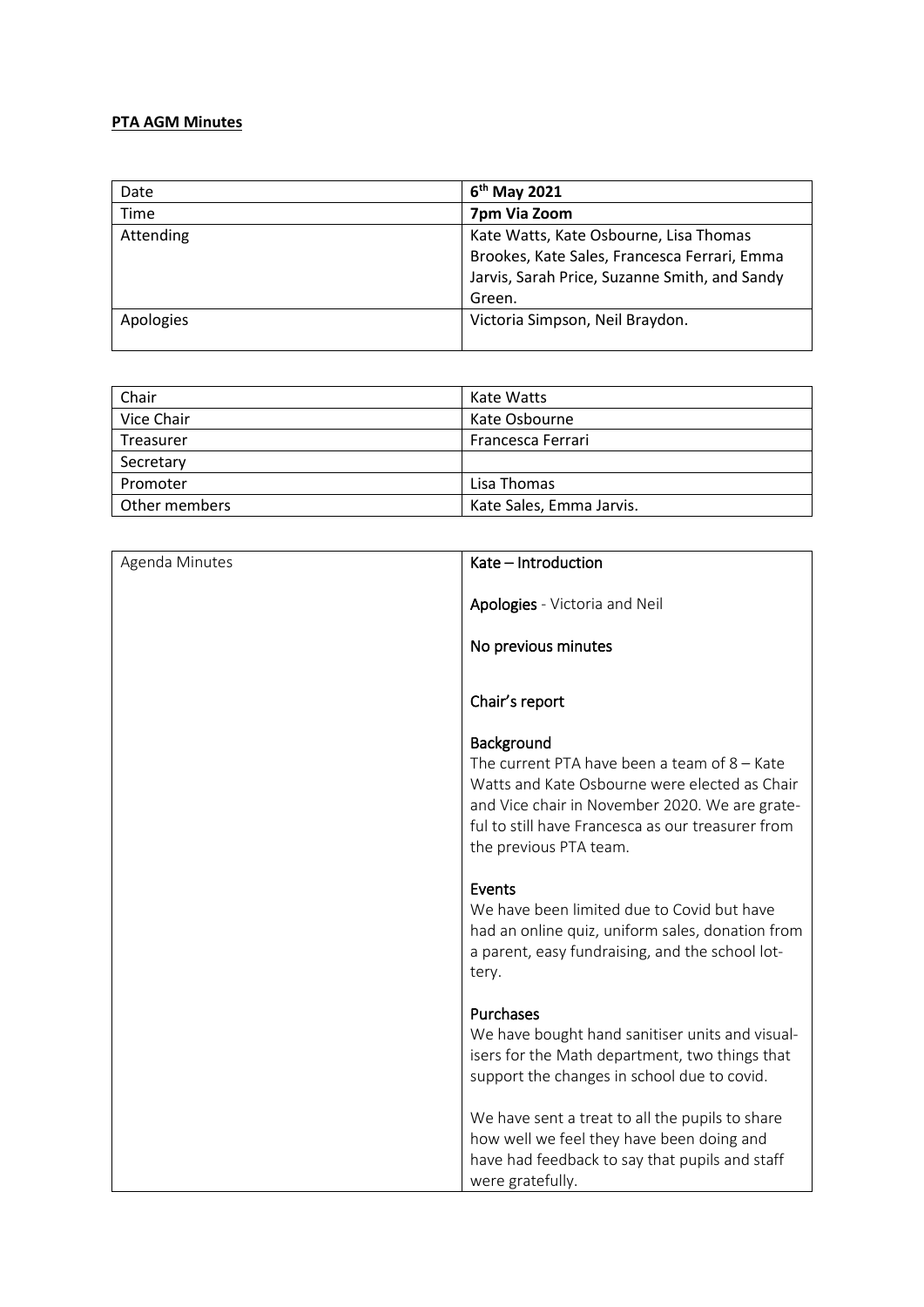|         | Other news                                        |
|---------|---------------------------------------------------|
|         |                                                   |
|         | We have signed up to parent kind, launched the    |
|         | School lottery and have a lottery/raffle license. |
|         |                                                   |
|         | We have just launched a new PTA newsletter, so    |
|         | we are set up and ready to go as a new PTA.       |
|         |                                                   |
|         |                                                   |
|         | Planned events.                                   |
|         | We have a parent/carer walk planed in June        |
|         | with a uniform sale and refreshments, we hope     |
|         | to reach new year 6 families as well as current   |
|         | Kings families.                                   |
|         |                                                   |
|         |                                                   |
|         | We hope to plan a bigger event in the future.     |
|         |                                                   |
|         | Treasurer's report                                |
|         | Accounts to March 2021                            |
|         | £2,079 income                                     |
|         | £1,000 recent parent donation                     |
|         |                                                   |
|         | £289 school lottery                               |
|         | £190 quiz                                         |
|         | £26 - easy fundraising                            |
|         | Facebook - £574 uniform sales                     |
|         |                                                   |
|         | Expenditure                                       |
|         | Lottery and parent kind - £168                    |
|         |                                                   |
|         | Hand sanitisers and visualisers - £928            |
|         | Sweet treats - £270                               |
|         |                                                   |
|         | <b>Balance</b> as at end of March                 |
|         | Just under £3,000                                 |
|         |                                                   |
|         | <b>Electing PTA members</b>                       |
|         | Kate Watts - Chair (Francesca voted in)           |
|         |                                                   |
|         | Kate Osbourne - Vice chair                        |
|         | Francesca Ferrari - Treasurer                     |
|         | Secretary - agreed we would take it in turns.     |
|         | Lisa Thomas Brookes - Promotion                   |
|         | Kate Sales - PTA member                           |
|         | Emma - PTA member                                 |
|         |                                                   |
|         | All agreed that they were happy to continue.      |
|         |                                                   |
|         |                                                   |
|         |                                                   |
|         |                                                   |
|         |                                                   |
|         |                                                   |
| Actions | Mrs Price to check newsletter distribution list   |
|         | for new parents (current Year 6).                 |
|         | Kate to send Mrs Price the Parent/ Carer Walk     |
|         |                                                   |
|         | and Talk poster.                                  |